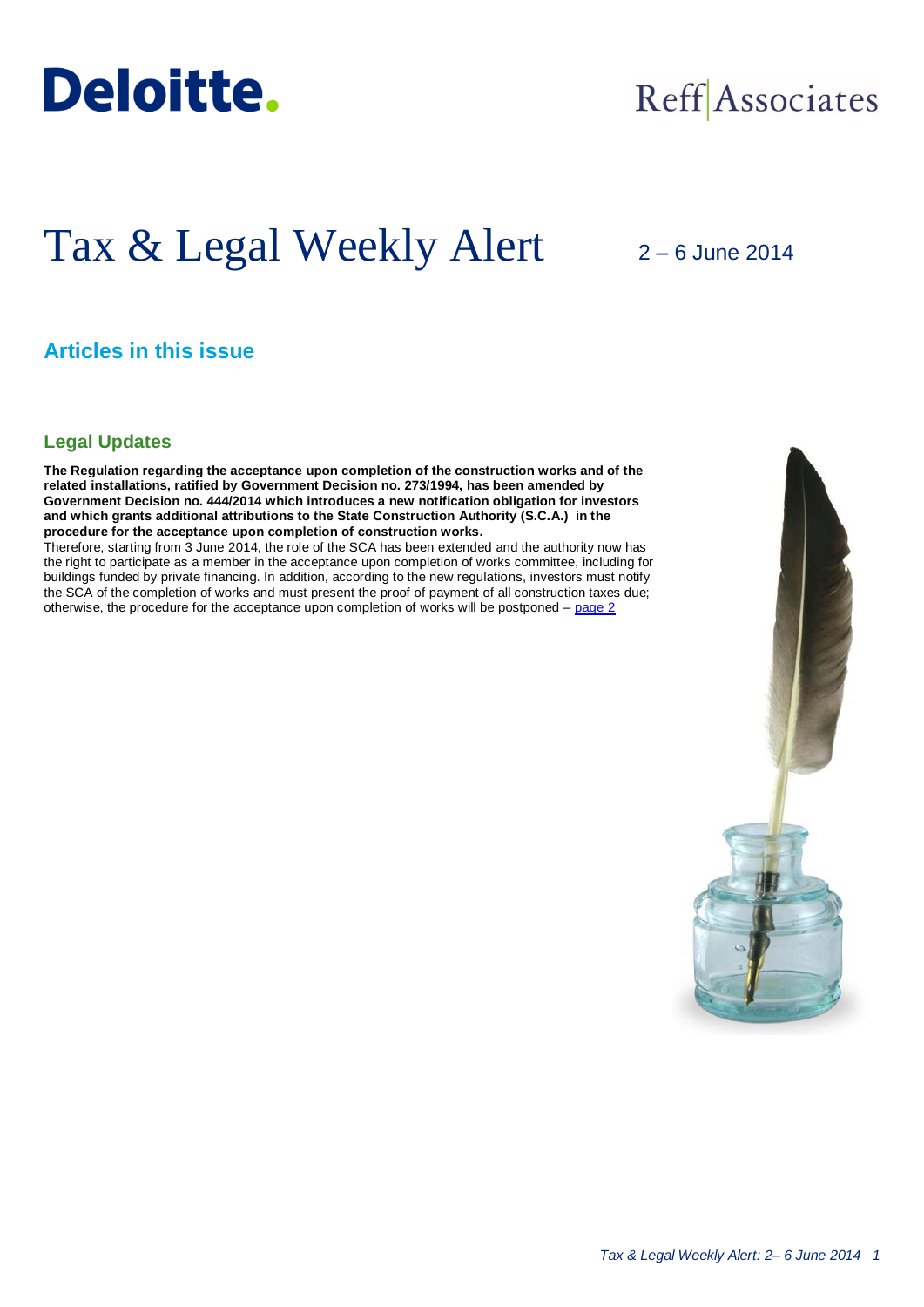**The Regulation regarding the acceptance upon completion of the construction works and of the related installations, ratified by Government Decision no. 273/1994, has been amended by Government Decision no. 444/2014 which introduces a new notification obligation for investors and which grants additional attributions to the State Construction Authority (S.C.A.) in the procedure for the acceptance upon completion of construction works**

<span id="page-1-0"></span>The regulation regarding the acceptance upon completion of construction works and related installations has undergone several amendments concerning the committee for the acceptance upon completion of works. In this respect, the role of the State Construction Authority (S.C.A) has been extended as to introduce the authority as a member of the committee in the case of publicly funded buildings and, in certain cases, for privately funded buildings. Furthermore, the new regulation introduces new obligations for investors during the building process.

#### **Extension of the SCA's role regarding the acceptance upon completion of construction works**

Through the amendments brought by Government Decision no. 444/2014, starting from 3 June 2014 the role of the SCA has been extended to cover certain buildings privately funded, namely buildings of exceptional and special importance (A and B categories), as they are classified under the Regulation regarding the importance classification of buildings, approved by Government Decision no. 766/1997 regarding the approval of certain regulations in respect to quality of constructions. Until the latest amendments, SCA was entitled to participate only as a guest in the procedure of the acceptance upon completion of works for publicly funded buildings; however, under the amendments, the authority may now appoint a representative as member having full rights in the committee for the acceptance upon completion of works for both public and private funded buildings, described above.

In the context of extending the role of SCA to private funded buildings, the law also provides for the investor's obligation to give notice to SCA in 3 days as of the receival from the contractor of the notice regarding the completion of works. The SCA will appoint its representative within 3 days from the moment it receives investor's notice.

#### **Postponing acceptance upon completion of works for lack of documents ascertaining payment of taxes**

Another significant amendment brought by Government Decision no. 444/2014 is the obligation to present at the time of the acceptance upon completion of works the documents ascertaining the payment of construction taxes, respectively:

- the tax provided by art. 30 para. (1) Law no. 50/1991 on the expenses for state control regarding planning and permitting construction works, amounting to 0.1% of the value of the buildings for which a building permit was issued, as well as
- the tax provided by art. 40 para. (1) Law no. 10/1995, amounting to a monthly percentage of 0.70% of the expenses for the completion of certain construction works.

In case such ascertaining documents are not provided, the committee recommends the postponement of the acceptance upon completion of works.

Government Decision no. 444/2014 amending and supplementing the Regulation regarding acceptance upon completion of construction works and related installations, approved by Government Decision no. 273/1994, was published in the Official Gazette no. 409 of 03.06.2014 and is in effect starting with 3 June 2014.

**Should you have any questions please do not hesitate to contact us:**

#### **[Alexandru Reff](mailto:areff@deloitteCE.com)**

Attorney at law +40 21 207 52 48

#### **[Ruxandra Macelaru](mailto:rmacelaru@deloittece.com)**

Attorney at law +40 21 207 56 80

**[Andreea Turcu](mailto:aturcu@deloittece.com)** Attorney at law +40 21 207 53 58